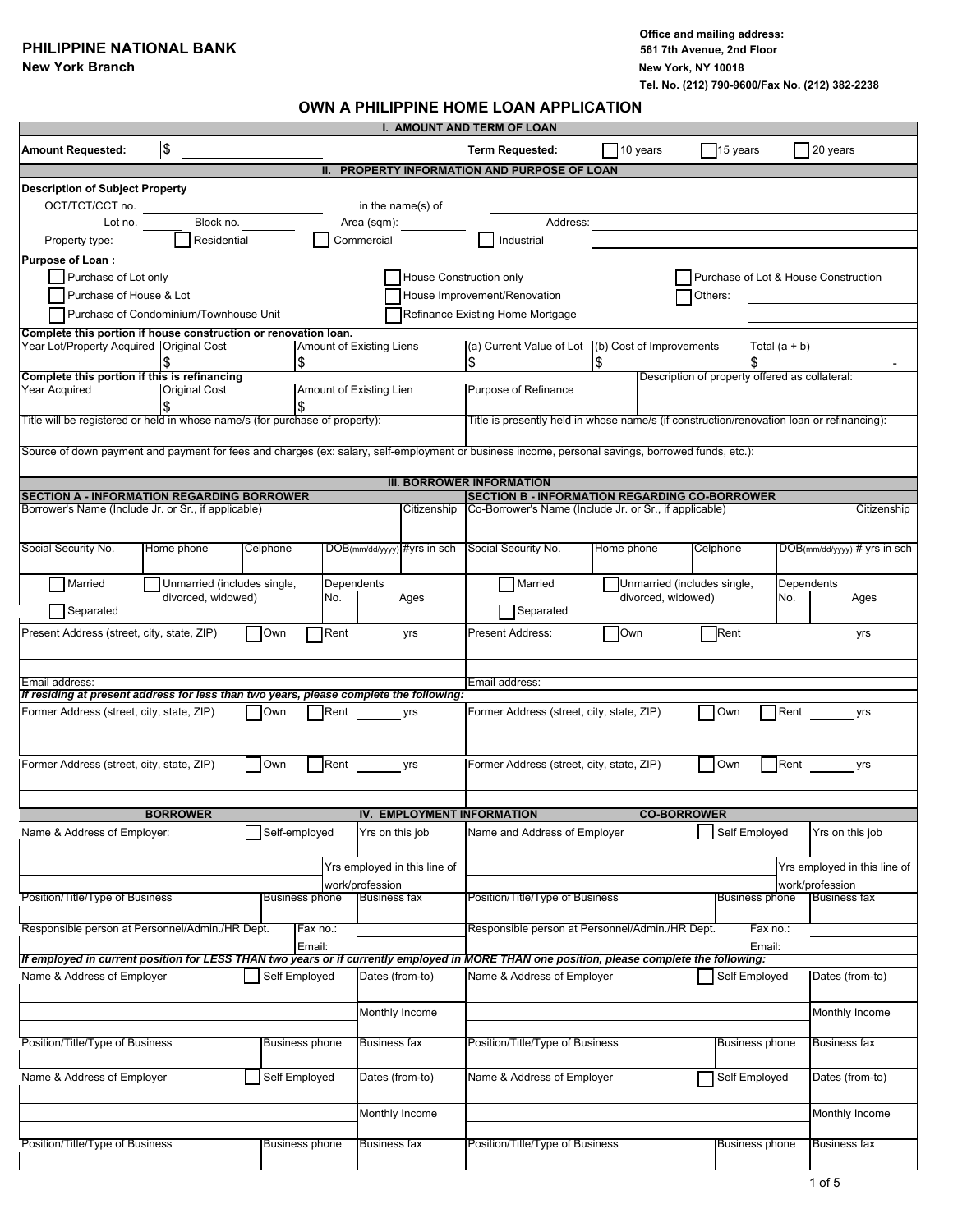|                                                                                                                                                                                                                                                                                                                                                     |                 |                                                               |                   | V. MONTHLY INCOME AND COMBINED HOUSING EXPENSE INFORMATION                                                             |                        |                                                          |                                |
|-----------------------------------------------------------------------------------------------------------------------------------------------------------------------------------------------------------------------------------------------------------------------------------------------------------------------------------------------------|-----------------|---------------------------------------------------------------|-------------------|------------------------------------------------------------------------------------------------------------------------|------------------------|----------------------------------------------------------|--------------------------------|
| <b>Gross Monthly Income</b>                                                                                                                                                                                                                                                                                                                         | <b>Borrower</b> | <b>Co-Borrower</b>                                            | Total             | <b>Monthly Expenses</b>                                                                                                | <b>Single Borrower</b> |                                                          | <b>Co-Borrower or Combined</b> |
| Base Empl. Income*                                                                                                                                                                                                                                                                                                                                  | \$              | \$                                                            | \$                | Rent/Mortgage payment                                                                                                  | \$                     | \$                                                       |                                |
| Overtime                                                                                                                                                                                                                                                                                                                                            |                 |                                                               |                   | <b>Credit Cards</b>                                                                                                    |                        |                                                          |                                |
| Bonuses                                                                                                                                                                                                                                                                                                                                             |                 |                                                               |                   | Car Lease/Loan                                                                                                         |                        |                                                          |                                |
| Commissions                                                                                                                                                                                                                                                                                                                                         |                 |                                                               |                   | Insurance - Home                                                                                                       |                        |                                                          |                                |
| Dividends/Interest                                                                                                                                                                                                                                                                                                                                  |                 |                                                               |                   | Insurance - Car                                                                                                        |                        |                                                          |                                |
| Net Rental Income                                                                                                                                                                                                                                                                                                                                   |                 |                                                               |                   | Educational loan                                                                                                       |                        |                                                          |                                |
| Other Income (before completing                                                                                                                                                                                                                                                                                                                     |                 |                                                               |                   | Personal expenses                                                                                                      |                        |                                                          |                                |
| see "Notice" below)                                                                                                                                                                                                                                                                                                                                 |                 |                                                               |                   | Others                                                                                                                 |                        |                                                          |                                |
| Total                                                                                                                                                                                                                                                                                                                                               | \$              | \$                                                            | \$                | Total                                                                                                                  | \$                     | \$                                                       |                                |
| Self-employed Borrower/s must provide additional documentation such as business tax returns and financial statements.                                                                                                                                                                                                                               |                 |                                                               |                   |                                                                                                                        |                        |                                                          |                                |
| B/C<br><b>Describe Other income</b>                                                                                                                                                                                                                                                                                                                 |                 | does not choose to have it considered for repaying this loan. |                   | Notice: Alimony, child support, or separate maintenance income need not be revealed if Borrower (B) or Co-Borrower (C) |                        |                                                          | <b>Monthly Amount</b>          |
|                                                                                                                                                                                                                                                                                                                                                     |                 |                                                               |                   |                                                                                                                        |                        |                                                          |                                |
|                                                                                                                                                                                                                                                                                                                                                     |                 |                                                               |                   |                                                                                                                        |                        |                                                          |                                |
| Have your ever received credit from us? (                                                                                                                                                                                                                                                                                                           | No (            | Yes. When?                                                    |                   |                                                                                                                        |                        |                                                          |                                |
| Name of Nearest Relative not living with you:                                                                                                                                                                                                                                                                                                       |                 |                                                               |                   |                                                                                                                        | Telephone No: (        |                                                          |                                |
| Relationship: ________________                                                                                                                                                                                                                                                                                                                      | Address:        |                                                               |                   |                                                                                                                        |                        |                                                          |                                |
|                                                                                                                                                                                                                                                                                                                                                     |                 |                                                               |                   | <b>VI. ASSETS AND LIABILITIES</b>                                                                                      |                        |                                                          |                                |
| This Statement and any applicable supporting schedules may be completed jointly by both married and unmarried Co-Borrowers if their assets and liabilities are                                                                                                                                                                                      |                 |                                                               |                   |                                                                                                                        |                        |                                                          |                                |
| sufficiently joined so that the Statement can be meaningfully and fairly presented on a combined basis; otherwise SEPARATE Statements and Schedules are required.<br>If the Co-Borrower section was completed about a spouse, this Statement and supporting schedules must be completed about that spouse or other person also.<br><b>Completed</b> | Jointly         | <b>Not Jointly</b>                                            |                   |                                                                                                                        |                        |                                                          |                                |
| <b>ASSETS</b>                                                                                                                                                                                                                                                                                                                                       |                 | <b>Cash or Market</b>                                         |                   | <b>Liabilities and Pledged Assets.</b>                                                                                 |                        | List the creditor's name, address and account number for |                                |
| Description                                                                                                                                                                                                                                                                                                                                         |                 | Value                                                         |                   | all outstanding debts, including auto loans, revolving charge accounts, real estate loans, alimony,                    |                        |                                                          |                                |
| Cash deposit toward purchase held by:                                                                                                                                                                                                                                                                                                               |                 | \$                                                            |                   | child support, stock pledges, etc. Use separate sheet if necessary. Indicate by (*) those liabilities                  |                        |                                                          |                                |
|                                                                                                                                                                                                                                                                                                                                                     |                 |                                                               |                   | which will be satisfied upon sale of real estate owned or upon refinancing of the subject property.                    |                        |                                                          |                                |
|                                                                                                                                                                                                                                                                                                                                                     |                 |                                                               |                   |                                                                                                                        |                        | <b>Monthly Payment &amp;</b>                             | Unpaid                         |
| List checking and savings accounts below                                                                                                                                                                                                                                                                                                            |                 |                                                               |                   | <b>LIABILITIES</b>                                                                                                     |                        | Mos. Left to Pay                                         | <b>Balance</b>                 |
| Name and address of Bank, S & L, or Credit Union                                                                                                                                                                                                                                                                                                    |                 |                                                               |                   | Name and address of Company                                                                                            |                        | \$ Payment/ Mos.                                         |                                |
|                                                                                                                                                                                                                                                                                                                                                     |                 |                                                               |                   |                                                                                                                        |                        |                                                          |                                |
| l\$<br>Account No.<br>Name and address of Bank, S & L, or Credit Union                                                                                                                                                                                                                                                                              |                 |                                                               | Account No.       |                                                                                                                        |                        |                                                          |                                |
| Account No.                                                                                                                                                                                                                                                                                                                                         |                 | \$                                                            | Account No.       | Name and address of Company                                                                                            |                        | \$ Payment/Mos.                                          |                                |
| Name and address of Bank, S & L, or Credit Union                                                                                                                                                                                                                                                                                                    |                 |                                                               |                   | Name and address of Company                                                                                            |                        | \$ Payment/Mos.                                          | \$                             |
|                                                                                                                                                                                                                                                                                                                                                     |                 |                                                               |                   |                                                                                                                        |                        |                                                          |                                |
| Account No.                                                                                                                                                                                                                                                                                                                                         |                 | l\$                                                           | Account No.       |                                                                                                                        |                        |                                                          |                                |
| Name and address of Bank, S & L, or Credit Union                                                                                                                                                                                                                                                                                                    |                 |                                                               |                   | Name and address of Company                                                                                            |                        | \$ Payment/Mos.                                          | \$                             |
| Account No.                                                                                                                                                                                                                                                                                                                                         |                 | \$                                                            | Account No.       |                                                                                                                        |                        |                                                          |                                |
| Life insurance net cash value                                                                                                                                                                                                                                                                                                                       |                 | \$                                                            |                   | Name and address of Company                                                                                            |                        | \$ Payment/Mos.                                          | \$                             |
| Face amount: \$                                                                                                                                                                                                                                                                                                                                     |                 |                                                               |                   |                                                                                                                        |                        |                                                          |                                |
| <b>Subtotal Liquid Assets</b>                                                                                                                                                                                                                                                                                                                       |                 | \$                                                            |                   |                                                                                                                        |                        |                                                          |                                |
|                                                                                                                                                                                                                                                                                                                                                     |                 |                                                               |                   |                                                                                                                        |                        |                                                          |                                |
| Real estate owned (enter market value from                                                                                                                                                                                                                                                                                                          |                 | <b>S</b>                                                      |                   |                                                                                                                        |                        |                                                          |                                |
| Schedule of Real Estate Owned, per page 3)                                                                                                                                                                                                                                                                                                          |                 |                                                               | Account No.       |                                                                                                                        | \$                     |                                                          |                                |
| Vested interest in retirement fund                                                                                                                                                                                                                                                                                                                  | \$              |                                                               |                   | Alimony/Child Support/Separate Maintenance                                                                             |                        |                                                          |                                |
| Net worth of business(es) owned                                                                                                                                                                                                                                                                                                                     |                 | \$                                                            | Payments Owed to: |                                                                                                                        |                        |                                                          |                                |
| (provide financial statement)                                                                                                                                                                                                                                                                                                                       |                 |                                                               |                   |                                                                                                                        |                        |                                                          |                                |
| Automobiles owned (make and year)<br>Other Assets (itemize)                                                                                                                                                                                                                                                                                         |                 | \$<br><b>S</b>                                                |                   | Job-related expenses (child care, union dues, etc.)<br>Other liabilities (give details)                                | \$<br>\$               |                                                          |                                |
|                                                                                                                                                                                                                                                                                                                                                     |                 |                                                               |                   | <b>Total Monthly Payments</b>                                                                                          | \$                     |                                                          |                                |
|                                                                                                                                                                                                                                                                                                                                                     |                 |                                                               | <b>Net Worth</b>  |                                                                                                                        |                        |                                                          |                                |
| <b>Total Assets (a)</b>                                                                                                                                                                                                                                                                                                                             |                 | S,                                                            | (a - b)           | ▶                                                                                                                      |                        | <b>Total Liabilities (b)</b>                             | S                              |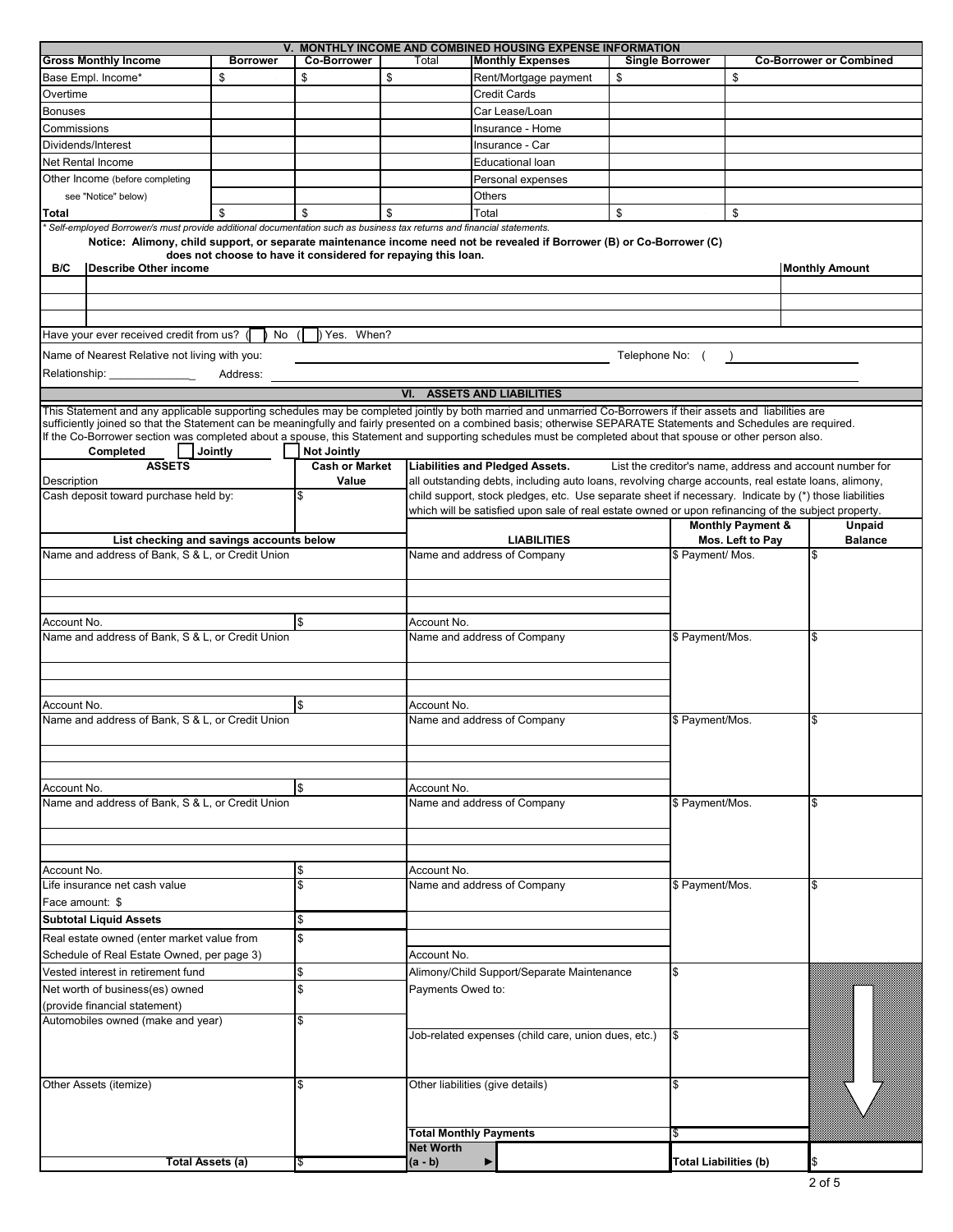| <b>Schedule of Real Estate Owned</b><br>Property Address (check R if rental being<br>held for income, PS if pending sale)                                                                                                                                                                                                                                                                                                                                                                                                                                                                                                                                                                                                                                                                                                                                                                                                                    |     |       |               |                                                                         | VI. ASSETS AND LIABILITIES (continued)                                                                                |                         |                                                                                                                                                                                                                                |                   |
|----------------------------------------------------------------------------------------------------------------------------------------------------------------------------------------------------------------------------------------------------------------------------------------------------------------------------------------------------------------------------------------------------------------------------------------------------------------------------------------------------------------------------------------------------------------------------------------------------------------------------------------------------------------------------------------------------------------------------------------------------------------------------------------------------------------------------------------------------------------------------------------------------------------------------------------------|-----|-------|---------------|-------------------------------------------------------------------------|-----------------------------------------------------------------------------------------------------------------------|-------------------------|--------------------------------------------------------------------------------------------------------------------------------------------------------------------------------------------------------------------------------|-------------------|
|                                                                                                                                                                                                                                                                                                                                                                                                                                                                                                                                                                                                                                                                                                                                                                                                                                                                                                                                              |     | Check | Type of       | Present                                                                 | (If additional properties are owned, use continuation/separate sheet).<br>Amount of Mortgage                          | Gross Rental            | Mortgage Ins., Mainte'ce                                                                                                                                                                                                       | <b>Net Rental</b> |
|                                                                                                                                                                                                                                                                                                                                                                                                                                                                                                                                                                                                                                                                                                                                                                                                                                                                                                                                              | R I | PS    | Property      | Market Value                                                            | and Liens                                                                                                             | Income<br>\$            | \$<br>Payments Taxes & Misc<br>ß.                                                                                                                                                                                              | Income            |
|                                                                                                                                                                                                                                                                                                                                                                                                                                                                                                                                                                                                                                                                                                                                                                                                                                                                                                                                              |     |       |               |                                                                         | \$                                                                                                                    | \$                      | \$<br>\$                                                                                                                                                                                                                       |                   |
|                                                                                                                                                                                                                                                                                                                                                                                                                                                                                                                                                                                                                                                                                                                                                                                                                                                                                                                                              |     |       |               |                                                                         | \$                                                                                                                    | \$                      | \$<br>\$                                                                                                                                                                                                                       |                   |
|                                                                                                                                                                                                                                                                                                                                                                                                                                                                                                                                                                                                                                                                                                                                                                                                                                                                                                                                              |     |       |               |                                                                         |                                                                                                                       |                         |                                                                                                                                                                                                                                |                   |
| List any additional names under which credit has previously been received and indicate appropriate creditor name(s) and account numbers (s):                                                                                                                                                                                                                                                                                                                                                                                                                                                                                                                                                                                                                                                                                                                                                                                                 |     |       | <b>Totals</b> |                                                                         |                                                                                                                       |                         | \$                                                                                                                                                                                                                             |                   |
| Alternate Name                                                                                                                                                                                                                                                                                                                                                                                                                                                                                                                                                                                                                                                                                                                                                                                                                                                                                                                               |     |       |               | <b>Creditor Name</b>                                                    |                                                                                                                       |                         | <b>Account Number</b>                                                                                                                                                                                                          |                   |
|                                                                                                                                                                                                                                                                                                                                                                                                                                                                                                                                                                                                                                                                                                                                                                                                                                                                                                                                              |     |       |               | <b>VII. CREDIT REFERENCES</b>                                           |                                                                                                                       |                         |                                                                                                                                                                                                                                |                   |
| Are you a co-maker, endorser or guarantor                                                                                                                                                                                                                                                                                                                                                                                                                                                                                                                                                                                                                                                                                                                                                                                                                                                                                                    |     |       | Yes           |                                                                         | If yes, for whom?                                                                                                     |                         |                                                                                                                                                                                                                                |                   |
| on any loan or contract?                                                                                                                                                                                                                                                                                                                                                                                                                                                                                                                                                                                                                                                                                                                                                                                                                                                                                                                     |     |       | No            | And, to whom?                                                           |                                                                                                                       |                         |                                                                                                                                                                                                                                |                   |
| Are there any unsatisfied judgments against you?                                                                                                                                                                                                                                                                                                                                                                                                                                                                                                                                                                                                                                                                                                                                                                                                                                                                                             |     |       | Yes           | If yes, to whom owed?                                                   |                                                                                                                       |                         |                                                                                                                                                                                                                                |                   |
|                                                                                                                                                                                                                                                                                                                                                                                                                                                                                                                                                                                                                                                                                                                                                                                                                                                                                                                                              |     |       | No            | Amount?                                                                 |                                                                                                                       |                         |                                                                                                                                                                                                                                |                   |
| Have your ever been declared bankrupt in                                                                                                                                                                                                                                                                                                                                                                                                                                                                                                                                                                                                                                                                                                                                                                                                                                                                                                     |     |       | Yes           | If yes, where?                                                          |                                                                                                                       |                         |                                                                                                                                                                                                                                |                   |
| the last 14 years?                                                                                                                                                                                                                                                                                                                                                                                                                                                                                                                                                                                                                                                                                                                                                                                                                                                                                                                           |     |       | No            | Year?                                                                   |                                                                                                                       |                         |                                                                                                                                                                                                                                |                   |
| Have your ever rendered service for any                                                                                                                                                                                                                                                                                                                                                                                                                                                                                                                                                                                                                                                                                                                                                                                                                                                                                                      |     |       | Yes           | If yes, where?                                                          |                                                                                                                       |                         |                                                                                                                                                                                                                                |                   |
| arm of the U.S. Military Forces?                                                                                                                                                                                                                                                                                                                                                                                                                                                                                                                                                                                                                                                                                                                                                                                                                                                                                                             |     |       | No            | When?                                                                   |                                                                                                                       |                         |                                                                                                                                                                                                                                |                   |
|                                                                                                                                                                                                                                                                                                                                                                                                                                                                                                                                                                                                                                                                                                                                                                                                                                                                                                                                              |     |       | VIII. I       |                                                                         | DECLARATION OF PURPOSE STATEMENT                                                                                      |                         |                                                                                                                                                                                                                                |                   |
| THIS STATEMENT IS TAKEN PURSUANT TO THE TRUTH IN LENDING ACT:                                                                                                                                                                                                                                                                                                                                                                                                                                                                                                                                                                                                                                                                                                                                                                                                                                                                                |     |       |               |                                                                         |                                                                                                                       |                         |                                                                                                                                                                                                                                |                   |
| The purpose of the proposed loan is to purchase real property in the Philippines for:<br>) Personal/Family Use<br>) Investment/Rental<br>I/WE have read this form and hereby certify and affirm that, to the best of my/our knowledge and belief, the foregoing statements are true, accurate and correct.                                                                                                                                                                                                                                                                                                                                                                                                                                                                                                                                                                                                                                   |     |       |               |                                                                         |                                                                                                                       |                         |                                                                                                                                                                                                                                |                   |
| <b>Borrower's Signature</b>                                                                                                                                                                                                                                                                                                                                                                                                                                                                                                                                                                                                                                                                                                                                                                                                                                                                                                                  |     |       |               |                                                                         |                                                                                                                       | Co-Borrower's Signature |                                                                                                                                                                                                                                |                   |
|                                                                                                                                                                                                                                                                                                                                                                                                                                                                                                                                                                                                                                                                                                                                                                                                                                                                                                                                              |     |       |               |                                                                         | IX. ACKNOWLEDGMENT AND AGREEMENT                                                                                      |                         |                                                                                                                                                                                                                                |                   |
| Everything that I/We have stated in this application is correct to the best of my/our knowledge. I/We understand that you will retain this application<br>whether or not it is approved. You are authorized to check my/our credit and employment history and to answer questions about your credit experiences<br>with me/us. I understand that PNB normally obtains credit reports for all loan applications and for any updates, renewals or extensions of credit granted.<br>Upon request. PNB will inform me/us if a credit report has been obtained and will give me/us the name and address of the agency furnishing the report.<br>I/We acknowledge and agree that the loan processing fee I/we have submitted with this loan application is non-refundable. I/We will not be entitled to a<br>refund of this amount or any portion thereof in the event that my/our application is declined, withdrawn or cancelled for any reason. |     |       |               |                                                                         |                                                                                                                       |                         |                                                                                                                                                                                                                                |                   |
| Borrower's Signature:                                                                                                                                                                                                                                                                                                                                                                                                                                                                                                                                                                                                                                                                                                                                                                                                                                                                                                                        |     |       |               |                                                                         |                                                                                                                       |                         | Date:                                                                                                                                                                                                                          |                   |
| Co- Borrower's Signature (if applicable):                                                                                                                                                                                                                                                                                                                                                                                                                                                                                                                                                                                                                                                                                                                                                                                                                                                                                                    |     |       |               |                                                                         |                                                                                                                       |                         | Date: the contract of the contract of the contract of the contract of the contract of the contract of the contract of the contract of the contract of the contract of the contract of the contract of the contract of the cont |                   |
| REQUIREMENTS TO BE SUBMITTED TOGETHER WITH LOAN APPLICATION: (All fees are payable to "PNB New York")<br>1. Non-refundable PROCESSING fee of \$150.00 / \$200.00 for construction loans<br>2. APPRAISAL FEE of \$150.00 (refundable only, if no appraisal was made) / For CONSTRUCTION LOAN: \$300.00                                                                                                                                                                                                                                                                                                                                                                                                                                                                                                                                                                                                                                        |     |       |               | 4. IF EMPLOYED: Copies of pay-stubs for the latest 2 consecutive months | Photocopy of Personal Income Tax Returns (ITR) for the last 2 years PLUS W-2 forms or Forms 1099 for the last 2 years |                         |                                                                                                                                                                                                                                | rev 7/1/2009      |

15. Cost estimate of the proposed construction (the bill of materials) with detailed quantity take-off of each structure from footing to roofing.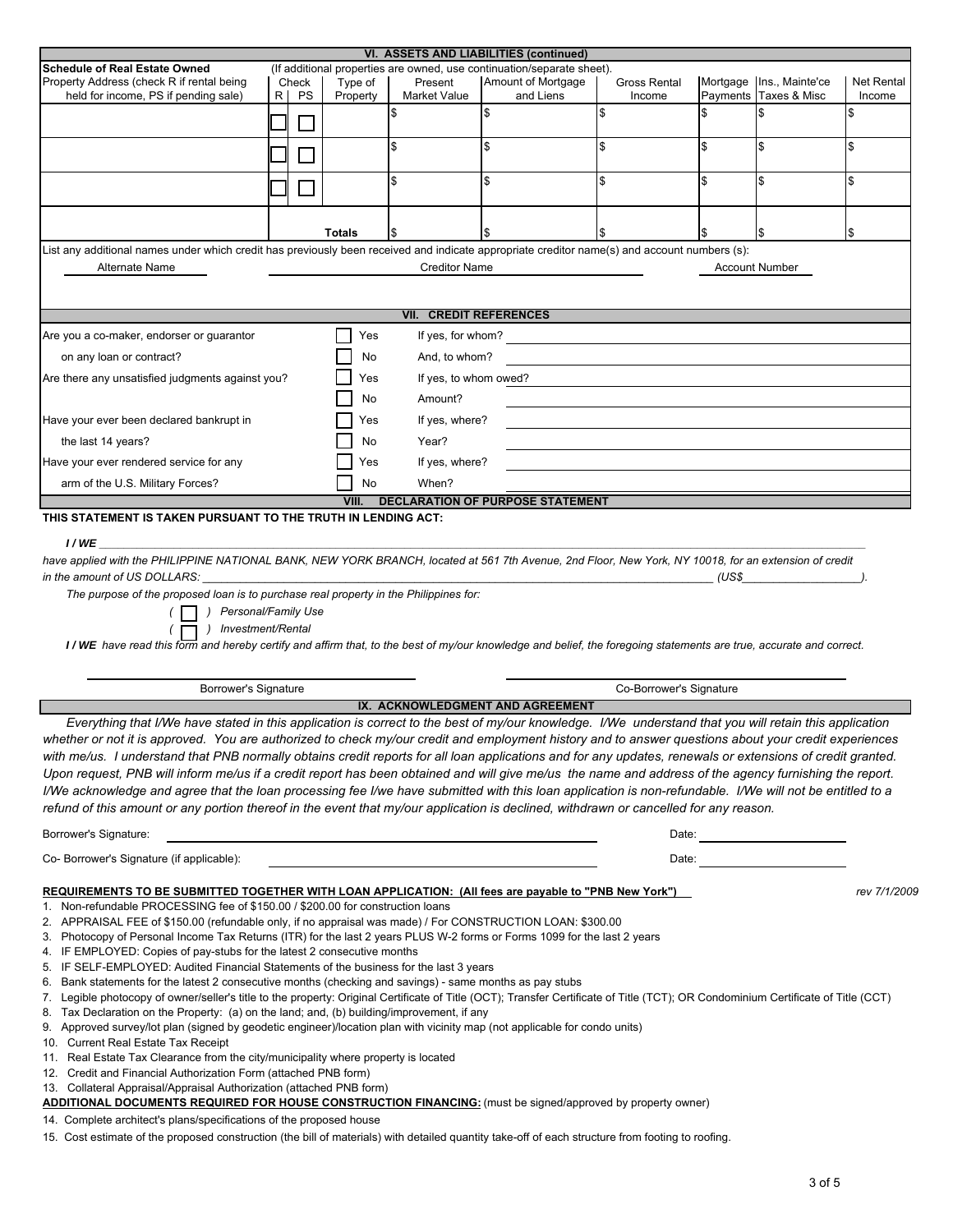# **PHILIPPINE NATIONAL BANK** 561 7th Avenue, 2nd Floor<br> **New York Branch** 30 and Figures 2nd Floor<br>
New York, NY 10018

**Office and mailing address: New York, NY 10018 Tel. No. (212) 790-9600/Fax No. (212) 382-2238**

#### **COLLATERAL APPRAISAL/REAPPRAISAL AUTHORIZATION**

(Note: one authorization form per property to be inspected/appraised)

Date:

**"In relation to my/our loan application(s) and/or existing credit facility(ies) and the property described below, the UNDERSIGNED hereby authorize(s) the PHILIPPINE NATIONAL BANK and its designated representative(s) to conduct the following:**

- **1) verify/validate/obtain documents/data from various government offices/agencies,**
- **2) conduct inspection/re-inspection & appraisal/re-appraisal; and,**
- **3) take photographs of the real estate property(ies), the exterior and interior views/portions of the improvement(s) thereon subject of Real Estate Mortgages (REMs) and other properties subject of Chattel Mortgages (CMs)."**

#### **DESCRIPTION OF PROPERTY**

| Vacant Lot                                   |            | Lot with proposed/ongoing construction |                                                                                                           |
|----------------------------------------------|------------|----------------------------------------|-----------------------------------------------------------------------------------------------------------|
| House and Lot                                |            | Condominium/Townhouse unit             |                                                                                                           |
| Others:                                      |            |                                        |                                                                                                           |
| Location of Property:                        |            |                                        |                                                                                                           |
| OCT/TCT/CCT No.:                             |            | in the name/s of                       |                                                                                                           |
| Lot No.:                                     | Block No.: | Area (in sqm):                         |                                                                                                           |
| BUILDING/IMPROVEMENTS: Year Constructed -    |            |                                        |                                                                                                           |
| Name of Tenant(s)/Occupant(s) if any:        |            |                                        |                                                                                                           |
|                                              |            |                                        | CONTACT PERSON IN THE PHILIPPINES - who will guide the bank appraiser & permit access to subject property |
| Name:                                        |            |                                        |                                                                                                           |
| Relation to Borrower:                        |            |                                        |                                                                                                           |
| Address:                                     |            |                                        |                                                                                                           |
| Tel./celphone no.:                           |            |                                        |                                                                                                           |
| Property Owner's Signature over Printed Name |            |                                        | Borrower's Signature over Printed Name                                                                    |

NOTED BY:

Account Officer / Lending Unit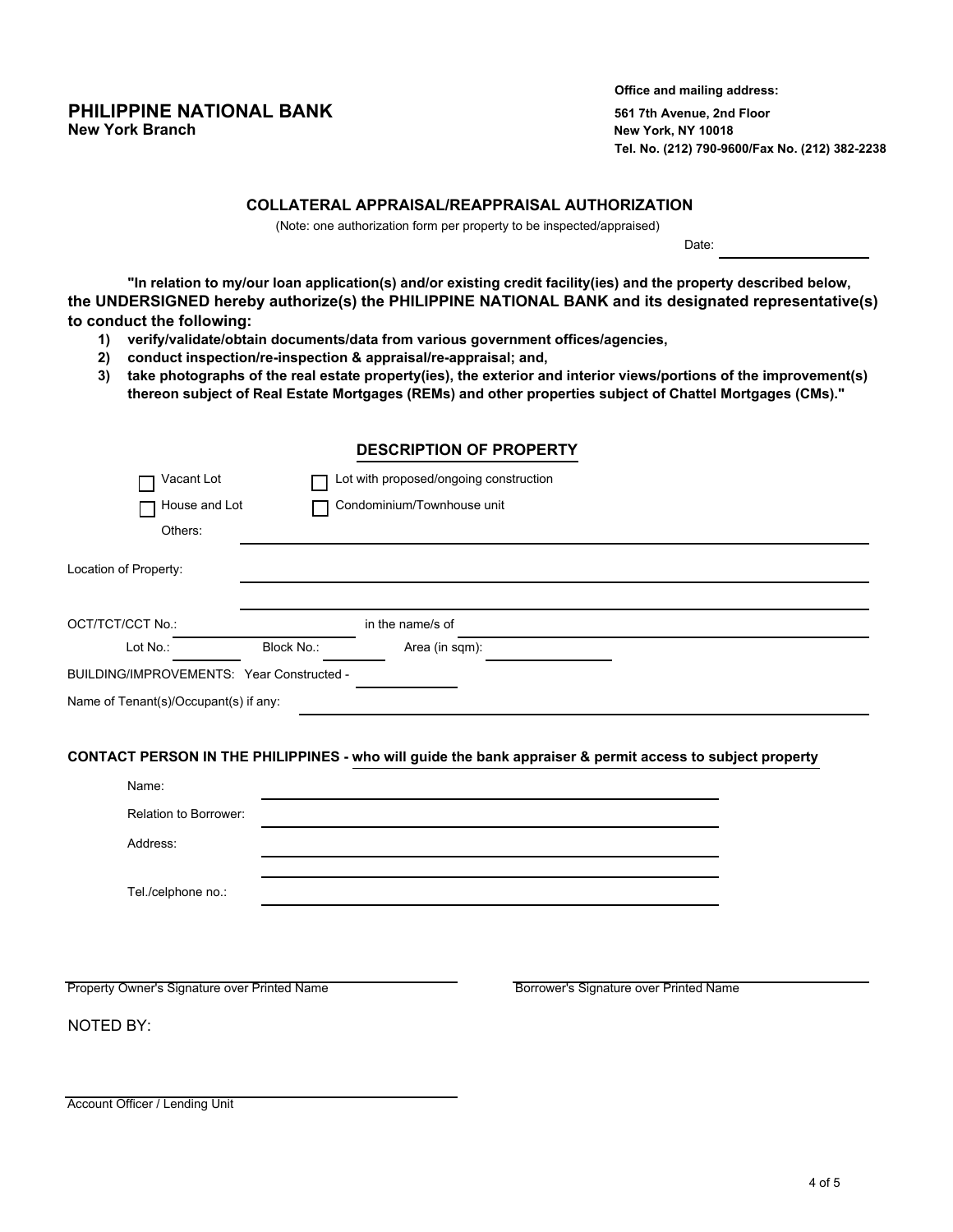**PHILIPPINE NATIONAL BANK** 561 7th Avenue, 2nd Floor **New York Branch**

**Office and mailing address:**

 **New York, NY 10018 Tel. No. (212) 790-9600/Fax No. (212) 382-2238**

#### **CREDIT AND FINANCIAL INFORMATION AUTHORIZATION**

 $Date:$ 

#### **TO WHOM IT MAY CONCERN:**

 I/WE hereby authorize you to release to PHILIPPINE NATIONAL BANK or any approved credit reporting agency, for verification purposes, information concerning:

- a. Employment history, dates, title, income, hours worked, etc.
- b. Banking and deposit accounts of record
- c. Loan/credit accommodations rating (opening date, high credit, payment amount, loan balance and payment record
- d. Any other information deemed necessary in connection with a credit report.

 A photocopy or carbon copy of this authorization (being a photocopy or carbon copy of the signature(s) of the undersigned) may be deemed to be the equivalent of the originial and may be used as a duplicate original.

 This information is for confidential use in compiling a loan credit report for PHILIPPINE NATIONAL BANK. Please respond as soon as possible to facilitate the processing of my loan application.

Thank you.

|                             | <b>Borrower's Signature</b> | Co-Borrower's Signature |
|-----------------------------|-----------------------------|-------------------------|
| <b>Full Name:</b>           |                             |                         |
| <b>Street Address:</b>      |                             |                         |
| City, State & ZIP Code:     |                             |                         |
| <b>Social Security No.:</b> |                             |                         |